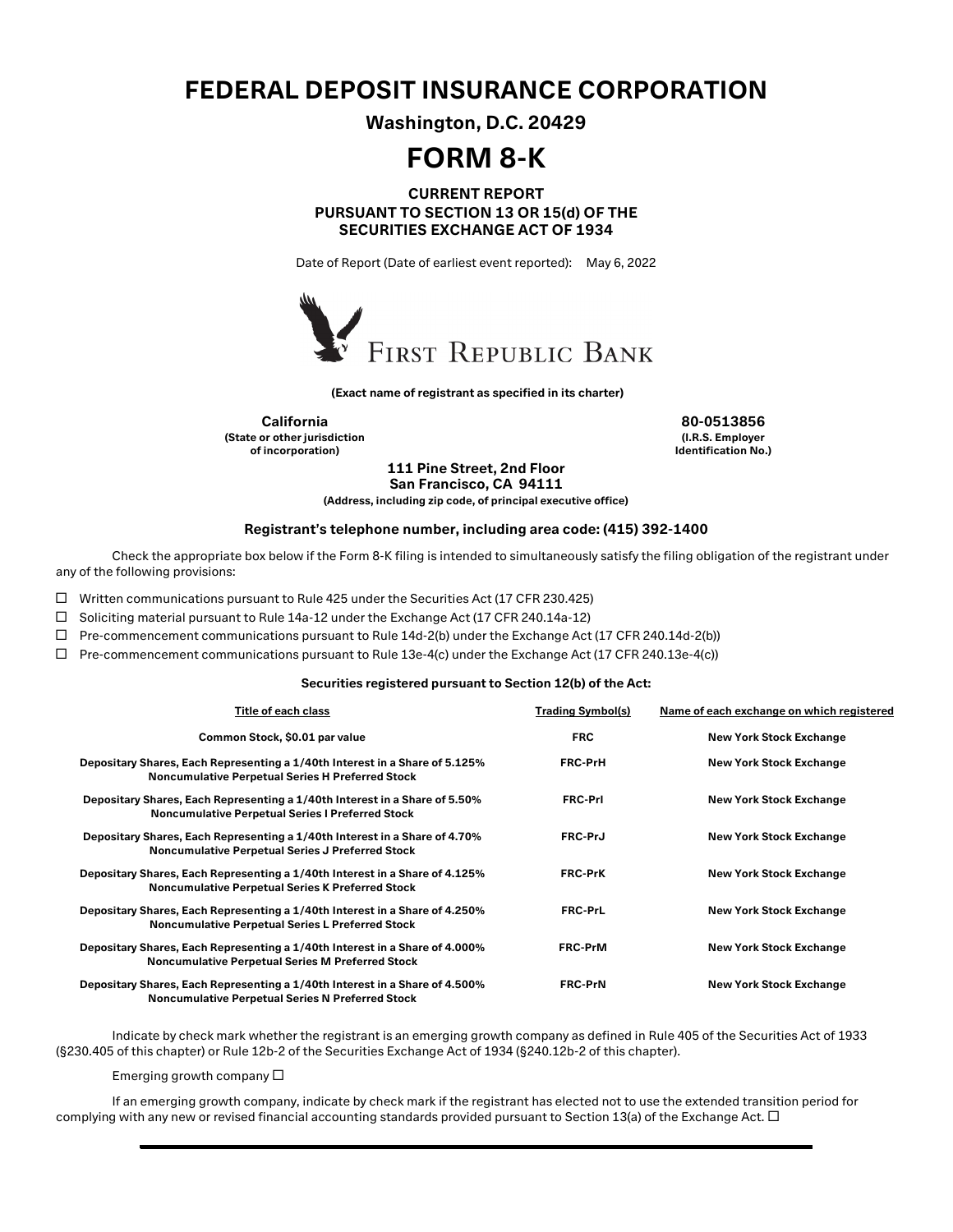### Item 1.02 Termination of a Material Definitive Agreement

Information set forth in Item 8.01 below, as to the satisfaction and discharge of the Fiscal and Paying Agency Agreement (as defined below) governing First Republic Bank's (the "Bank") 2.500% Senior Notes due 2022 (the "Notes"), is incorporated by reference into this Item 1.02.

## Item 8.01 Other Events

Effective as of May 6, 2022 (the "Redemption Date"), the Bank redeemed all of the outstanding \$500 million principal amount of the Notes at a redemption price equal to the sum of 100% of the principal amount of the Notes being redeemed and any accrued and unpaid interest to, but excluding, the Redemption Date, in accordance with the terms of the Fiscal and Paying Agency Agreement, dated as of June 6, 2017 (the "Fiscal and Paying Agency Agreement"), between the Bank and The Bank of New York Mellon Trust Company, N.A., as Fiscal and Paying Agent (the "Fiscal and Paying Agent"). The Bank previously notified the holders of the Notes on April 26, 2022 that it had elected to redeem the Notes on the Redemption Date.

The Bank has irrevocably deposited with the Fiscal and Paying Agent sufficient funds to fund the redemption of the Notes. As a result, the Bank has been released from its obligations under the Notes and the Fiscal and Paying Agency Agreement, effective as of the Redemption Date.